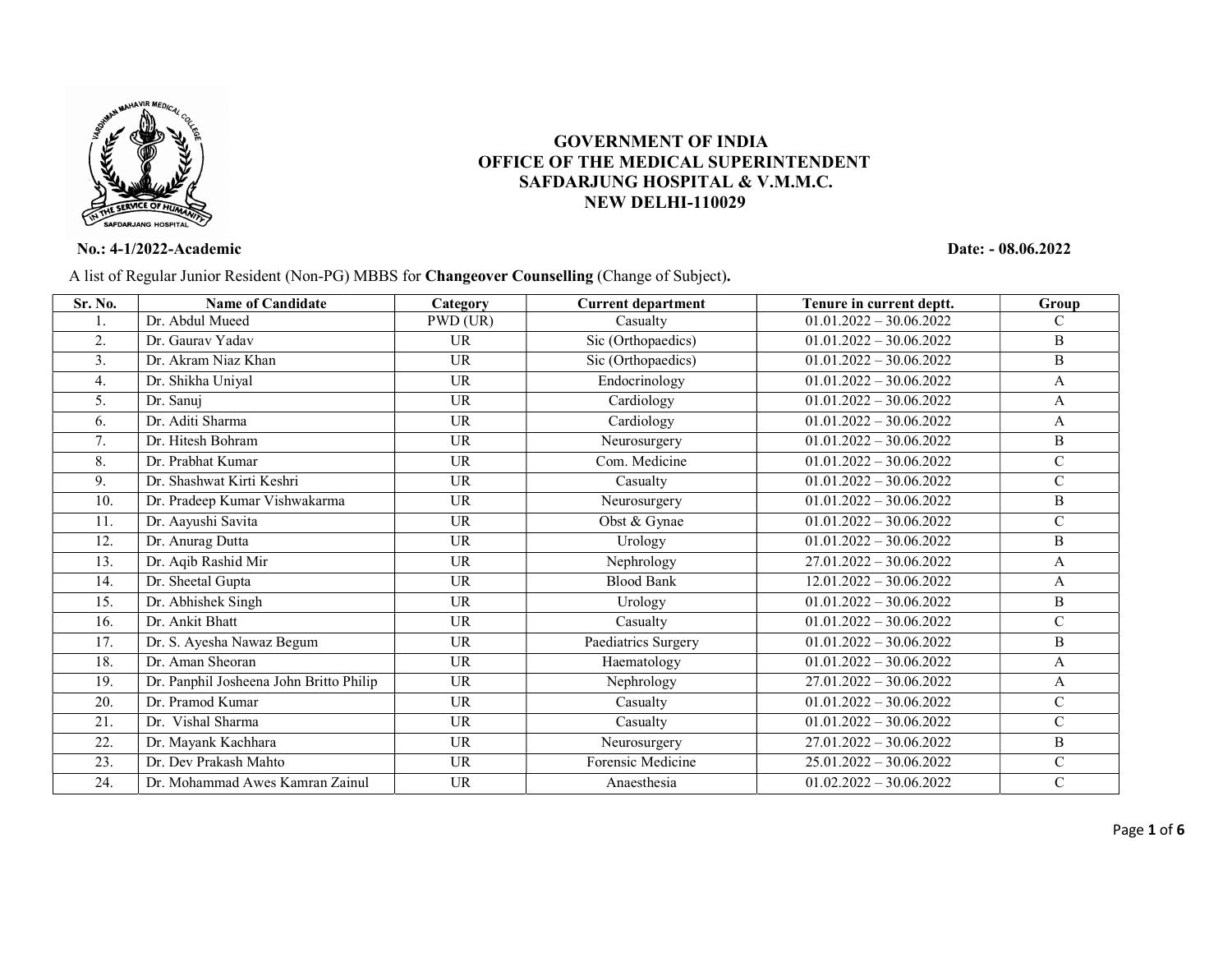| Sr. No.           | <b>Name of Candidate</b>          | Category        | <b>Current department</b>         | Tenure in current deptt.   | Group          |
|-------------------|-----------------------------------|-----------------|-----------------------------------|----------------------------|----------------|
|                   | Aabedeen                          |                 |                                   |                            |                |
| 25.               | Dr. Girdhari Lal Yadav            | <b>UR</b>       | Casualty                          | $01.01.2022 - 30.06.2022$  | $\mathbf C$    |
| $\overline{26}$ . | Dr. Mehak Mirza                   | <b>UR</b>       | Casualty                          | $01.01.2022 - 30.06.2022$  | $\mathsf{C}$   |
| $\overline{27}$ . | Dr. Saurabh Shyam Tripathi        | $\overline{UR}$ | Casualty                          | $01.01.2022 - 30.06.2022$  | $\overline{C}$ |
| 28.               | Dr. Pooja                         | <b>UR</b>       | Anaesthesia                       | $01.01.2022 - 30.06.2022$  | $\mathbf C$    |
| 29.               | Dr. Priyansh Agarwal              | <b>UR</b>       | Paediatrics                       | $01.01.2022 - 30.06.2022$  | A              |
| $\overline{30}$ . | Dr. Vishnu Kumar Thirunavukkarasu | $\overline{UR}$ | Casualty                          | $01.01.2022 - 30.06.2022$  | $\mathbf C$    |
| $\overline{31}$ . | Dr. Lesancy                       | $\overline{UR}$ | Casualty                          | $01.01.2022 - 30.06.2022$  | $\mathbf C$    |
| $\overline{32}$ . | Dr. Mohit Midha                   | $\overline{UR}$ | Casualty                          | $01.01.2022 - 30.06.2022$  | $\mathbf C$    |
| 33.               | Dr. Aleena Khan                   | $\overline{UR}$ | Casualty                          | $01.01.2022 - 30.06.2022$  | $\mathsf{C}$   |
| 34.               | Dr. Mohammed Sharooq Paramboor    | <b>UR</b>       | Casualty                          | $01.01.2022 - 30.06.2022$  | $\mathbf C$    |
| 35.               | Dr. Rahul Kumar                   | <b>UR</b>       | Casualty                          | $01.01.2022 - 30.06.2022$  | $\mathbf C$    |
| 36.               | Dr. Sameera Parveen               | <b>UR</b>       | Casualty                          | $12.01.2022 - 30.06.2022$  | $\mathbf C$    |
| $\overline{37}$ . | Dr. Lakshya Agarwal               | $\overline{UR}$ | Casualty                          | $12.01.2022 - 30.06.2022$  | $\mathcal{C}$  |
| 38.               | Dr. Sumit Kumar Abhinav           | <b>UR</b>       | Casualty                          | $19.01.2022 - 30.06.2022$  | $\mathbf C$    |
| 39.               | Dr. Shruti Srivastava             | <b>UR</b>       | Casualty                          | $21.01.2022 - 30.06.2022$  | $\mathbf C$    |
| 40.               | Dr. Neha Singh Thakur             | $\overline{UR}$ | Paediatrics                       | $01.01.2022 - 30.06.2022$  | A              |
| 41.               | Dr. Mohammad Farhan UL Hoda       | <b>UR</b>       | Casualty                          | $23.01.20222 - 30.06.2022$ | $\mathsf{C}$   |
| 42.               | Dr. Pritiraj Sisodiya             | <b>UR</b>       | Paediatrics                       | $01.01.2022 - 30.06.2022$  | A              |
| 43.               | Dr. Sushant Gupta                 | <b>UR</b>       | Obst & Gynae                      | $01.01.2022 - 30.06.2022$  | $\mathbf C$    |
| 44.               | Dr. Aakanksha Dubey               | <b>UR</b>       | Paediatrics                       | $01.01.2022 - 30.06.2022$  | A              |
| 45.               | Dr. Amir Khokar                   | <b>UR</b>       | Paediatrics                       | $01.01.2022 - 30.06.2022$  | A              |
| 46.               | Dr. Suraj N. Chaubey              | <b>UR</b>       | Obst & Gynae                      | $01.01.2022 - 30.06.2022$  | $\mathsf{C}$   |
| 47.               | Dr. Lokesh Raju                   | <b>UR</b>       | Obst & Gynae                      | $08.02.2022 - 30.06.2022$  | $\mathsf{C}$   |
| 48.               | Dr. Pooja                         | <b>UR</b>       | Obst & Gynae                      | $06.01.2022 - 30.06.2022$  | $\overline{C}$ |
| 49.               | Dr. Mohammed Rizwan Khan          | $\overline{UR}$ | <b>Blood Bank</b>                 | $04.03.2022 - 30.06.2022$  | A              |
| $\overline{50}$ . | Dr. Vishwadeepak Sharma           | $\overline{UR}$ | Casualty                          | $11.03.2022 - 30.06.2022$  | $\mathbf C$    |
|                   |                                   |                 | (Exp. 20.02.2022 to 21.06.2021 in |                            |                |
|                   |                                   |                 | EM in GSVM)                       |                            |                |
| $\overline{51}$ . | Dr. Jay Kumar Suman               | <b>UR</b>       | Haematology                       | $08.03.2022 - 30.06.2022$  | A              |
| $\overline{52}$ . | Dr. Shikha Shrivastava            | <b>UR</b>       | Medical Oncology (Exp. In COVID   | $09.03.2022 - 30.06.2022$  | A              |
|                   |                                   |                 | vaccination in GTB w.e.f.         |                            |                |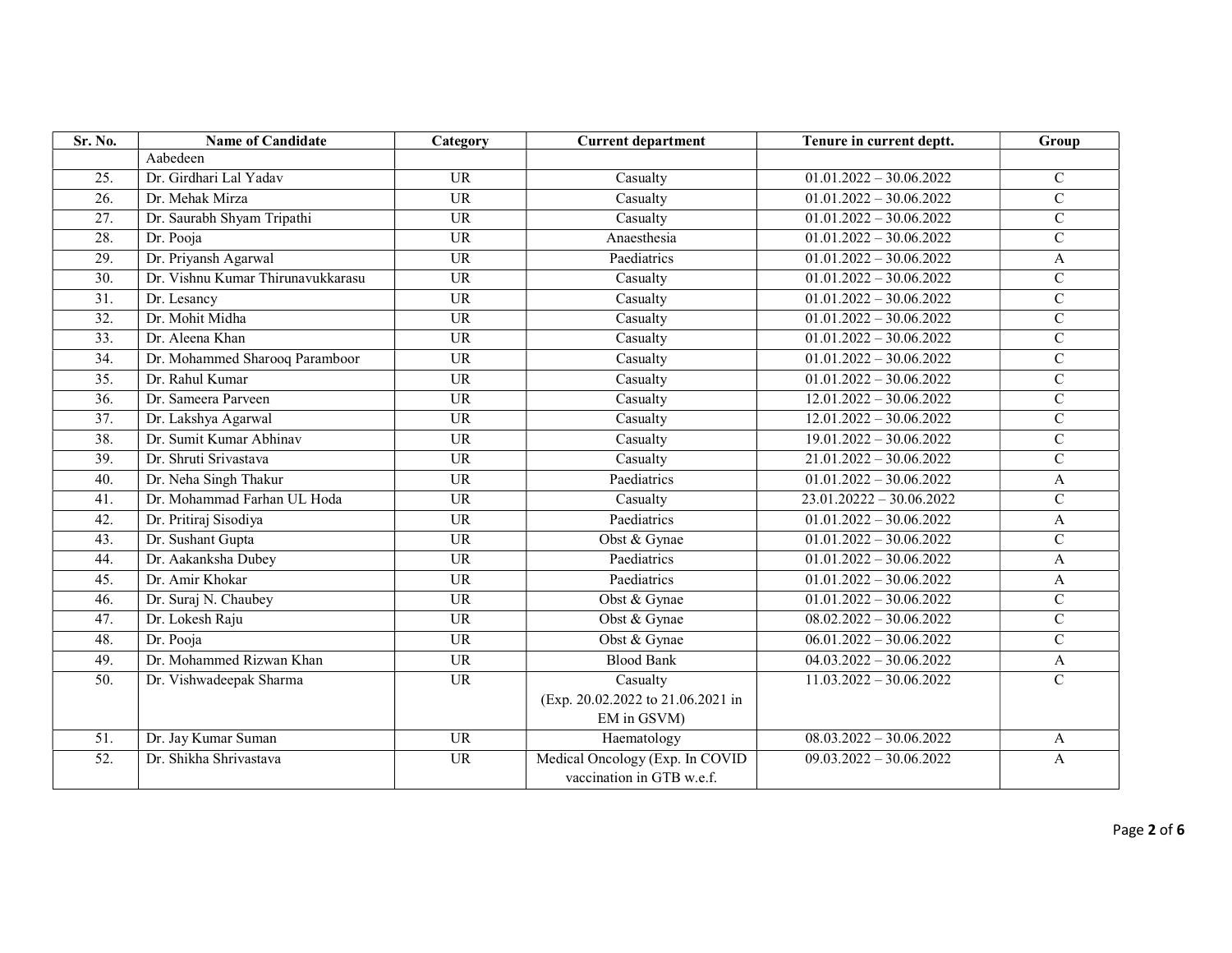| Sr. No.           | <b>Name of Candidate</b>  | Category        | <b>Current department</b>     | Tenure in current deptt.             | Group          |
|-------------------|---------------------------|-----------------|-------------------------------|--------------------------------------|----------------|
|                   |                           |                 | 18.08.2021 to 07.03.2022)     |                                      |                |
| 53.               | Dr. Pankaj Sharma         | <b>UR</b>       | Nephrology                    | $08.03.2022 - 30.06.2022$            | A              |
| 54.               | Dr. Kiran Bora            | $\overline{UR}$ | Paediatrics Surgery           | $09.03.\overline{2022 - 30.06.2022}$ | B              |
| $\overline{55}$ . | Dr. Parth Gangwar         | <b>UR</b>       | Paediatrics                   | $08.03.2022 - 30.06.2022$            | $\mathbf{A}$   |
| 56.               | Dr. Asif Ghani            | <b>UR</b>       | Radiotherapy                  | $11.03.2022 - 30.06.2022$            | $\mathcal{C}$  |
| 57.               | Dr. Ranjeet Kumar Raman   | PWD (OBC)       | Casualty                      | $01.01.2022 - 30.06.2022$            | $\mathbf C$    |
| 58.               | Dr. Rajveer Choudhary     | OBC             | Cardiology                    | $01.01.2022 - 30.06.2022$            | A              |
| 59.               | Dr. Anjali Sharma         | OBC             | Endocrinology                 | $01.01.2022 - 30.06.2022$            | A              |
| 60.               | Dr. Mohit Yadav           | OBC             | Paediatrics Surgery           | $01.01.2022 - 30.06.2022$            | B              |
| 61.               | Dr. Rajendra Kumar Jat    | OBC             | <b>Blood Bank</b>             | $01.01.2022 - 30.06.2022$            | A              |
| 62.               | Dr. Sandeep               | OBC             | Endocrinology                 | $01.01.2022 - 30.06.2022$            | A              |
| 63.               | Dr. Ravindra Kumar        | OBC             | Neurosurgery                  | $01.01.2022 - 30.06.2022$            | $\, {\bf B}$   |
| 64.               | Dr. Pradeep Kumar Yadav   | OBC             | Neurosurgery                  | $01.01.2022 - 30.06.2022$            | $\, {\bf B}$   |
| 65.               | Dr. Naveen Kumar Saini    | OBC             | Nephrology                    | $06.01.2022 - 30.06.2022$            | A              |
| 66.               | Dr. Harendra Tak          | OBC             | Nephrology                    | $17.01.2022 - 30.06.2022$            | A              |
| 67.               | Dr. Ronak Panchal         | OBC             | Nephrology                    | $27.01.2022 - 30.06.2022$            | A              |
| 68.               | Dr. Omkar Singh           | OBC             | <b>Blood Bank</b>             | $06.01.2022 - 30.06.2022$            | A              |
| 69.               | Dr. Vasim Pharuk Shaikh   | OBC             | Endocrinology                 | $01.01.2022 - 30.06.2022$            | A              |
| 70.               | Dr. Anmol Patel           | OBC             | Anaesthesia                   | $12.01.2022 - 30.06.2022$            | $\mathbf C$    |
| 71.               | Dr. Ashok Yadav           | OBC             | Anaesthesia                   | $\overline{01.01.2022} - 30.06.2022$ | $\mathbf C$    |
| 72.               | Dr. Md Abdul Majid        | OBC             | Com. Medicine                 | $01.01.2022 - 30.06.2022$            | $\mathbf C$    |
| 73.               | Dr. Ayushee Shende        | OBC             | Sic (Orthopaedics)            | $01.01.2022 - 30.06.2022$            | $\, {\bf B}$   |
| 74.               | Dr. Shubham Chandel       | OBC             | Haematology                   | $07.01.2022 - 30.06.2022$            | A              |
| 75.               | Dr. Hariharan             | OBC             | Casualty                      | $19.01.2022 - 30.06.2022$            | ${\bf C}$      |
| 76.               | Dr. Pradeep Palawa        | OBC             | Casualty                      | $01.01.2022 - 30.06.2022$            | $\mathbf C$    |
| 77.               | Dr. Vignesh Kumar         | OBC             | <b>Medical Oncology</b>       | $17.01.2022 - 30.06.2022$            | A              |
| 78.               | Dr. Faisal                | OBC             | Casualty                      | $01.01.2022 - 30.06.2022$            | ${\bf C}$      |
| 79.               | Dr. Prashant Kumar Gupta  | OBC             | Casualty                      | $01.01.2022 - 30.06.2022$            | $\mathbf C$    |
| 80.               | Dr. Sunil Kumar           | OBC             | <b>Medical Oncology</b>       | $01.01.2022 - 30.06.2022$            | A              |
| 81.               | Dr. Samrat Shanu Shivendu | OBC             | Casualty                      | $01.01.2022 - 30.06.2022$            | ${\bf C}$      |
| 82.               | Dr. Vishnu Kumar Saini    | OBC             | Casualty                      | $01.01.2022 - 30.06.2022$            | $\mathbf C$    |
| 83.               | Dr. Jitendra Choudhary    | OBC             | $\overline{\text{C}}$ asualty | $01.01.2022 - 30.06.2022$            | $\overline{C}$ |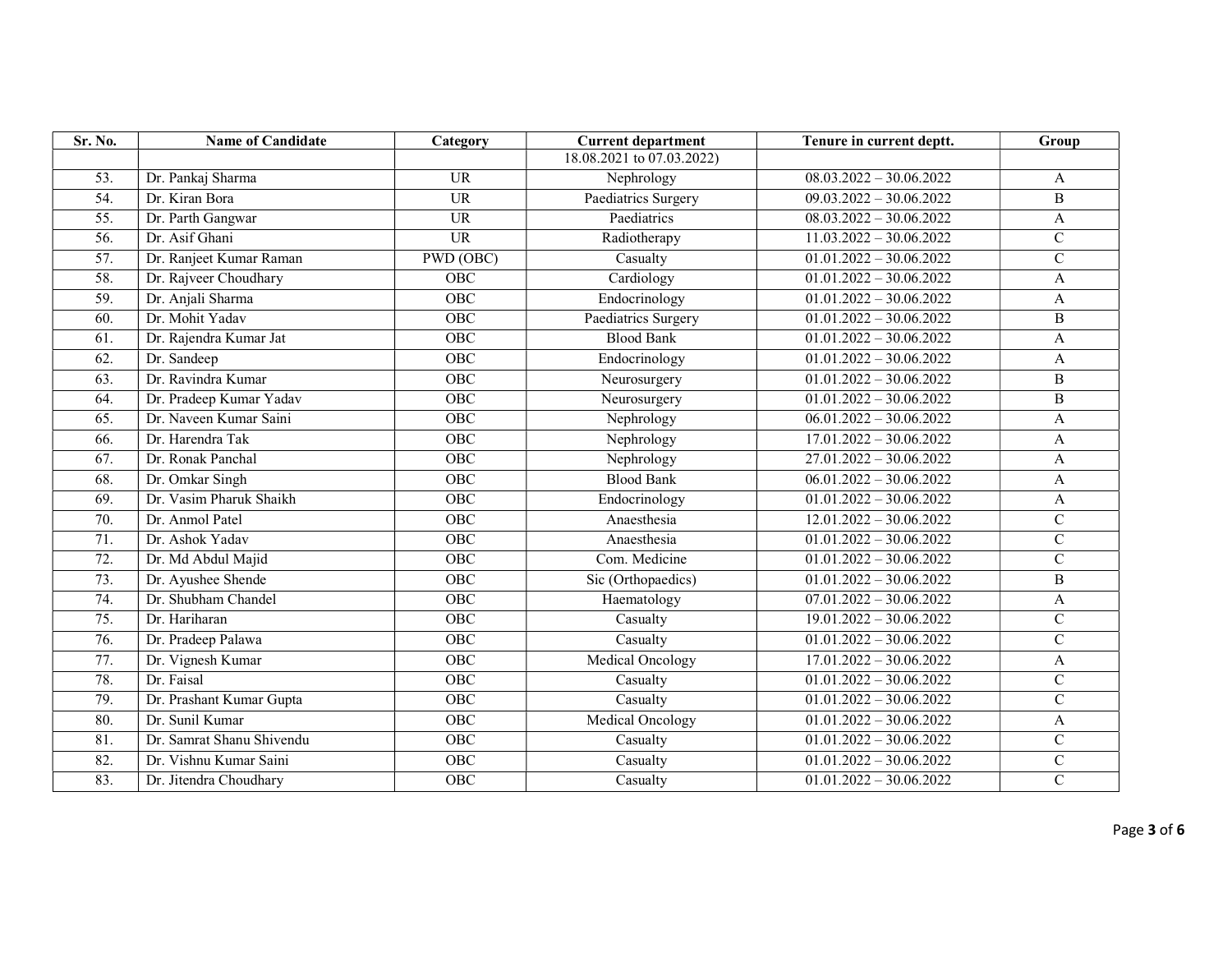| Sr. No.           | <b>Name of Candidate</b>       | Category   | <b>Current department</b>     | Tenure in current deptt.  | Group          |
|-------------------|--------------------------------|------------|-------------------------------|---------------------------|----------------|
| 84.               | Dr. Murali Mageshwar           | OBC        | Casualty                      | $06.01.2022 - 30.06.2022$ | $\mathcal{C}$  |
| 85.               | Dr. Keerthana Nagarajan        | OBC        | Casualty                      | $04.01.2022 - 30.06.2022$ | $\mathcal{C}$  |
| 86.               | Dr. Shahbaz Khan               | <b>OBC</b> | Paediatrics                   | $01.01.2022 - 30.06.2022$ | $\mathbf{A}$   |
| 87.               | Dr. Visal Choudhary            | OBC        | Casualty                      | $01.01.2022 - 30.06.2022$ | $\mathbf C$    |
| 88.               | Dr. Shahbaj                    | OBC        | Casualty                      | $01.01.2022 - 30.06.2022$ | ${\bf C}$      |
| 89.               | Dr. Angad Sharma               | OBC        | Casualty                      | $01.01.2022 - 30.06.2022$ | $\mathbf C$    |
| $\overline{90}$ . | Dr. Sabeena                    | OBC        | Casualty                      | $01.01.2022 - 30.06.2022$ | ${\bf C}$      |
| 91.               | Dr. Shweta Kumari Gupta        | OBC        | Paediatrics                   | $25.01.2022 - 30.06.2022$ | A              |
| 92.               | Dr. Bheru Ram                  | OBC        | Casualty                      | $20.01.2022 - 30.06.2022$ | $\mathbf C$    |
| 93.               | Dr. Ankit Kumar Gupta          | OBC        | Casualty                      | $01.01.2022 - 30.06.2022$ | $\mathsf{C}$   |
| 94.               | Dr. Sanjay Choudhary           | OBC        | Gen. Surgery                  | $27.01.2022 - 30.06.2022$ | $\, {\bf B}$   |
| 95.               | Dr. Aslam Khan                 | OBC        | Obst & Gynae                  | $01.01.2022 - 30.06.2022$ | ${\bf C}$      |
| 96.               | Dr. Tabrez Alam                | OBC        | Biochemistry                  | $11.03.2022 - 30.06.2022$ | $\mathcal{C}$  |
| 97.               | Dr. Sylvia Wangkhem            | OBC        | Cancer Surgery                | $05.03.2022 - 30.06.2022$ | $\, {\bf B}$   |
| 98.               | Dr. Kamlesh Jat                | OBC        | Casualty                      | $07.03.2022 - 30.06.2022$ | $\overline{C}$ |
| 99.               | Dr. Pushpraj Patel             | OBC        | Casualty                      | $11.03.2022 - 30.06.2022$ | ${\bf C}$      |
| 100.              | Dr. Priya Ranjan Sahoo         | OBC        | Gen. Medicine                 | $08.03.2022 - 30.06.2022$ | A              |
| 101.              | Dr. Abhijeet Sharma            | OBC        | Paediatrics                   | $07.03.2022 - 30.06.2022$ | A              |
| 102.              | Dr. Romil Ramkrishna Hargude   | OBC        | SIC (Anaesthesia)             | $04.03.2022 - 30.06.2022$ | $\, {\bf B}$   |
| 103.              | Dr. Satyanand Singh            | <b>EWS</b> | Com. Medicine                 | $17.05.2022 - 30.06.2022$ | $\mathbf C$    |
| 104.              | Dr. Atul Kumar Rai             | <b>EWS</b> | Neurosurgery                  | $01.01.2022 - 30.06.2022$ | $\, {\bf B}$   |
| 105.              | Dr. Brij Bhooshan              | <b>EWS</b> | Neurology                     | $09.05.2022 - 30.06.2022$ | A              |
| 106.              | Dr. Charan Adhar Chaudhary     | EWS        | Paediatrics Surgery           | $11.05.2022 - 30.06.2022$ | $\overline{B}$ |
| 107.              | Dr. Rajesh Kumar               | <b>EWS</b> | Paediatrics                   | $10.05.2022 - 30.06.2022$ | $\mathbf{A}$   |
| 108.              | Dr. Jigar Hiteshkumar Buddhdev | EWS        | Casualty                      | $01.01.2022 - 30.06.2022$ | $\mathcal{C}$  |
| 109.              | Dr. Krishna Kant Sharma        | EWS        | <b>Blood Bank</b>             | $01.01.2022 - 30.06.2022$ | A              |
| 110.              | Dr. Rohit Kumar Sinha          | EWS        | Haematology                   | $13.05.2022 - 30.06.2022$ | A              |
| 111.              | Dr. Deeksha Dwivedi            | <b>EWS</b> | Endocrinology                 | $01.01.2022 - 30.06.2022$ | A              |
| 112.              | Dr. Chand Mohammad             | <b>EWS</b> | Casualty                      | $06.05.2022 - 30.06.2022$ | ${\bf C}$      |
| 113.              | Dr. Kanu Priya                 | <b>EWS</b> | Sic (Anaesthesia)             | $20.01.2022 - 30.06.2022$ | $\mathbf B$    |
| 114.              | Dr. Pratibha Thakur            | EWS        | Gen. Medicine                 | $09.05.2022 - 30.06.2022$ | A              |
| 115.              | Dr. Srihitha Kakumani          | <b>EWS</b> | <b>Burn's Plastic Surgery</b> | $07.05.2022 - 30.06.2022$ | $\bf{B}$       |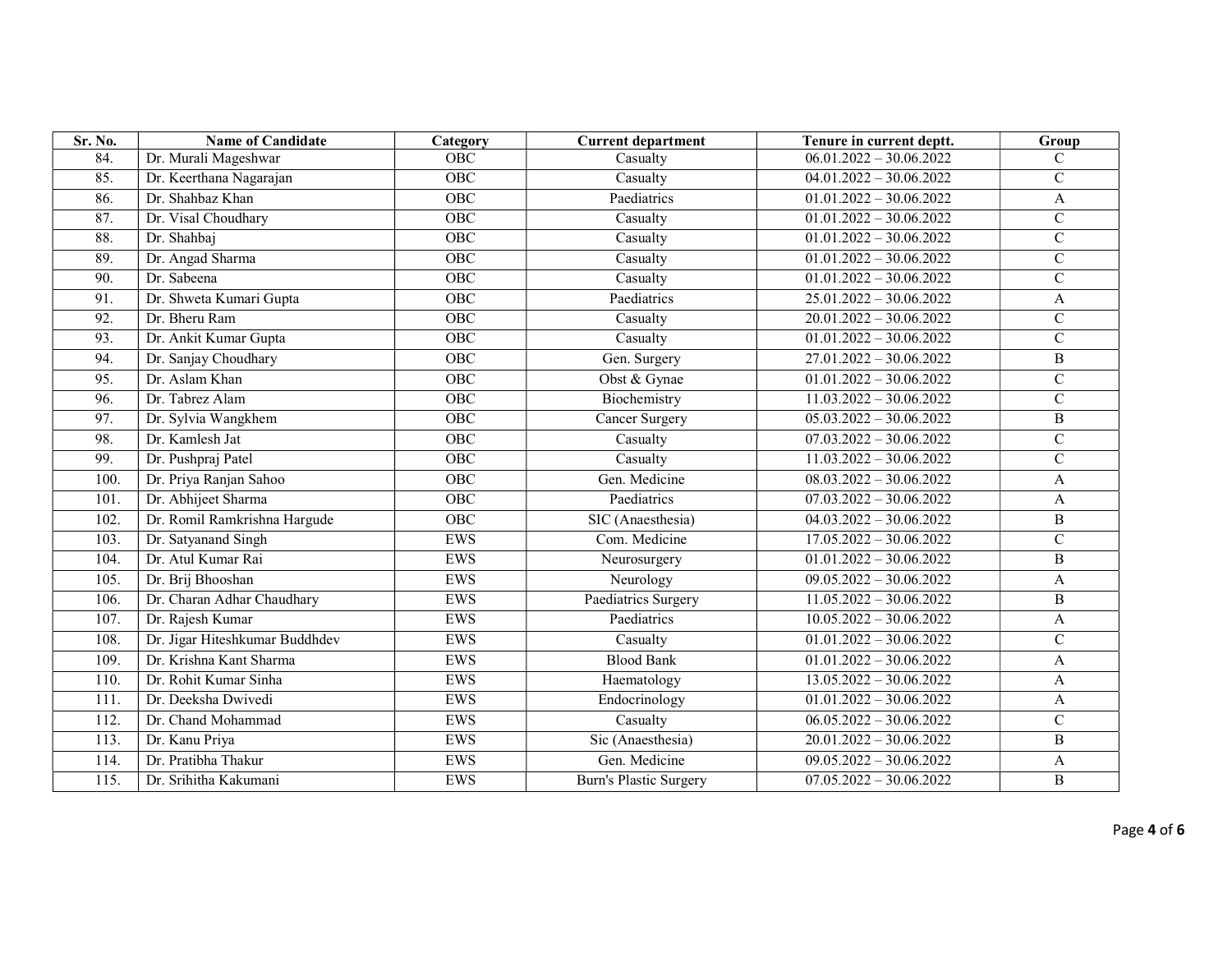| Sr. No.            | <b>Name of Candidate</b>         | Category        | <b>Current department</b>                                 | Tenure in current deptt.  | Group          |
|--------------------|----------------------------------|-----------------|-----------------------------------------------------------|---------------------------|----------------|
| 116.               | Dr. Ankita                       | EWS             | Gen. Medicine                                             | $02.06.2022 - 30.06.2022$ | A              |
| 117.               | Dr. Pramod Thapa                 | EWS             | Casualty                                                  | $01.01.2022 - 30.06.2022$ | $\mathsf{C}$   |
| 118.               | Dr. Hitesh Kumar                 | <b>EWS</b>      | Casualty                                                  | $10.05.2022 - 30.06.2022$ | $\mathsf{C}$   |
| $\overline{119}$ . | Dr. Shan Abbas                   | EWS             | $\overline{\text{C}}$ asualty                             | $10.05.2022 - 30.06.2022$ | $\overline{C}$ |
| 120.               | Dr. Indravijaysing Pradyumansinh | <b>EWS</b>      | Casualty                                                  | $09.05.2022 - 30.06.2022$ | $\mathbf C$    |
| 121.               | Dr. Sahil Chugh                  | <b>EWS</b>      | Medical Oncology                                          | $02.06.2022 - 30.06.2022$ | A              |
| 122.               | Dr. Pushpendra Kumar             | $\overline{SC}$ | Casualty                                                  | $27.05.2022 - 30.06.2022$ | $\mathbf C$    |
| $\overline{123}$ . | Dr. Anuj Singh                   | SC              | Neurosurgery                                              | $09.02.2022 - 30.06.2022$ | $\, {\bf B}$   |
| 124.               | Dr. Manish Gautam                | SC              | Renal Transplant                                          | $01.01.2022 - 30.06.2022$ | B              |
| 125.               | Dr. Anand Kumar                  | $\overline{SC}$ | Orthopaedics                                              | $14.05.2022 - 30.06.2022$ | B              |
| 126.               | Dr. Abhishek Anand               | $\overline{SC}$ | Forensic Medicine                                         | $10.05.2022 - 30.06.2022$ | $\mathbf C$    |
| 127.               | Dr. Ayushi Arya                  | ${\rm SC}$      | Casualty (Exp. 74 Days from Lady<br>Hardinge in Casualty) | $01.01.2022 - 30.06.2022$ | $\mathbf C$    |
| 128.               | Dr. Nitin Mahilange              | $\overline{SC}$ | Casualty                                                  | $01.01.2022 - 30.06.2022$ | $\mathsf{C}$   |
| 129.               | Dr. Vaishali                     | SC              | <b>Medical Oncology</b>                                   | $01.01.2022 - 30.06.2022$ | A              |
| 130.               | Dr. Santosh Kumar                | SC              | Sic (Rehab)                                               | $14.05.2022 - 30.06.2022$ | $\, {\bf B}$   |
| 131.               | Dr. Shallu                       | $\overline{SC}$ | <b>PMR</b>                                                | $08.01.2022 - 30.06.2022$ | $\mathbf C$    |
| 132.               | Dr. Anju Mahendranp              | $\overline{SC}$ | Haematology                                               | $14.05.2022 - 30.06.2022$ | A              |
| 133.               | Dr. Amit Kumar Bharti            | SC              | Casualty                                                  | $27.05.2022 - 30.06.2022$ | $\mathbf C$    |
| 134.               | Dr. Mohnish Kurrey               | SC              | Casualty                                                  | $01.01.2022 - 30.06.2022$ | $\mathsf{C}$   |
| 135.               | Dr. Pankaj Madhukarrao Kathale   | $\overline{SC}$ | <b>Blood Bank</b>                                         | $12.01.2022 - 30.06.2022$ | A              |
| 136.               | Dr. Maneesha Velayudhan          | $\overline{SC}$ | Casualty                                                  | $01.01.2022 - 30.06.2022$ | $\mathsf{C}$   |
| 137.               | Dr. Chanchal Dayma               | $\overline{SC}$ | <b>Burn's Plastic Surgery</b>                             | $01.01.2022 - 30.06.2022$ | B              |
| 138.               | Dr. Varun Ratan Singh            | $\overline{SC}$ | <b>Burn's Plastic Surgery</b>                             | $01.01.2022 - 30.06.2022$ | B              |
| 139.               | Dr. Hemant Kumar Sanghvi         | <b>SC</b>       | Casualty                                                  | $01.01.2022 - 30.06.2022$ | $\mathsf{C}$   |
| 140.               | Dr. Sarita Pawar                 | <b>SC</b>       | Casualty                                                  | $13.01.2022 - 30.06.2022$ | $\mathbf C$    |
| 141.               | Dr. Prathmesh Ahirwar            | $\overline{SC}$ | Casualty                                                  | $12.01.2022 - 30.06.2022$ | $\mathbf C$    |
| 142.               | Dr. Harsh Vardhan Gautam         | $\overline{SC}$ | Casualty                                                  | $01.01.2022 - 30.06.2022$ | $\mathcal{C}$  |
| 143.               | Dr. Uday Kumar                   | SC              | Anaesthesia                                               | $01.01.2022 - 30.06.2022$ | $\overline{C}$ |
| 144.               | Dr. Pooja Lalrintluangi Fanai    | <b>ST</b>       | Casualty                                                  | $01.01.2022 - 30.06.2022$ | $\overline{C}$ |
| 145.               | Dr. Pawan Kumar Meena            | ST              | <b>Blood Bank</b>                                         | $14.05.2022 - 30.06.2022$ | A              |
| 146.               | Dr. Tigaipou Pamei               | ST              | Nephrology                                                | $01.01.2022 - 30.06.2022$ | A              |